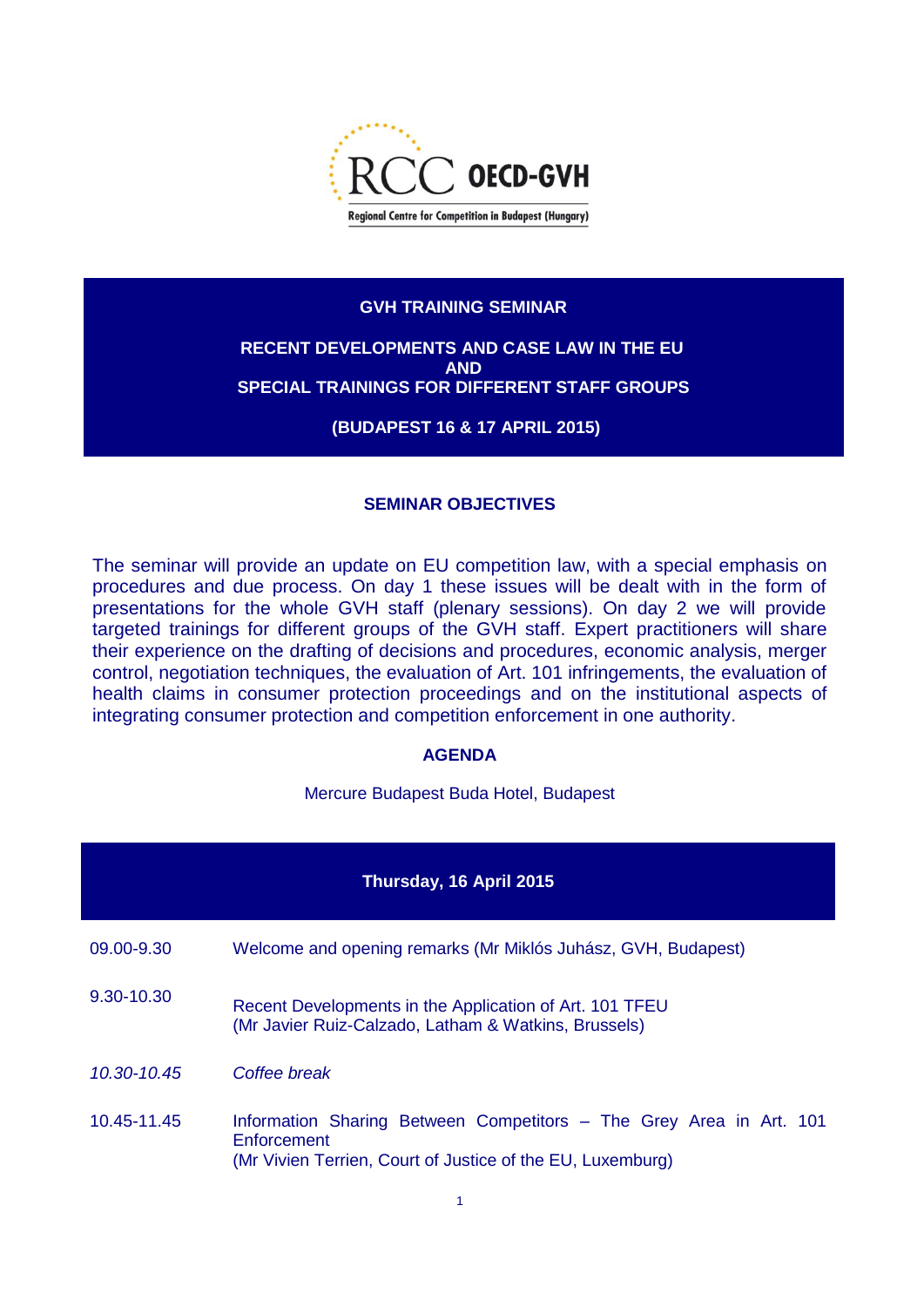- 11.45-12.30 Small Things Matter: Minority Acquisitions EU Developments and German **Experience** (Ms Sabine Zigelski, OECD, Paris)
- *12.30-14.00 Lunch*
- 14.00-15.00 Vertical Agreements (Ms Daniela Seeliger, Linklaters, Düsseldorf)
- *15.00-15.15 Coffee break*
- 15.15-16.15 The Competition Procedure after the 'Fundamental' Debate (Mr Michael Albers, former EC Hearing Officer, Brussels)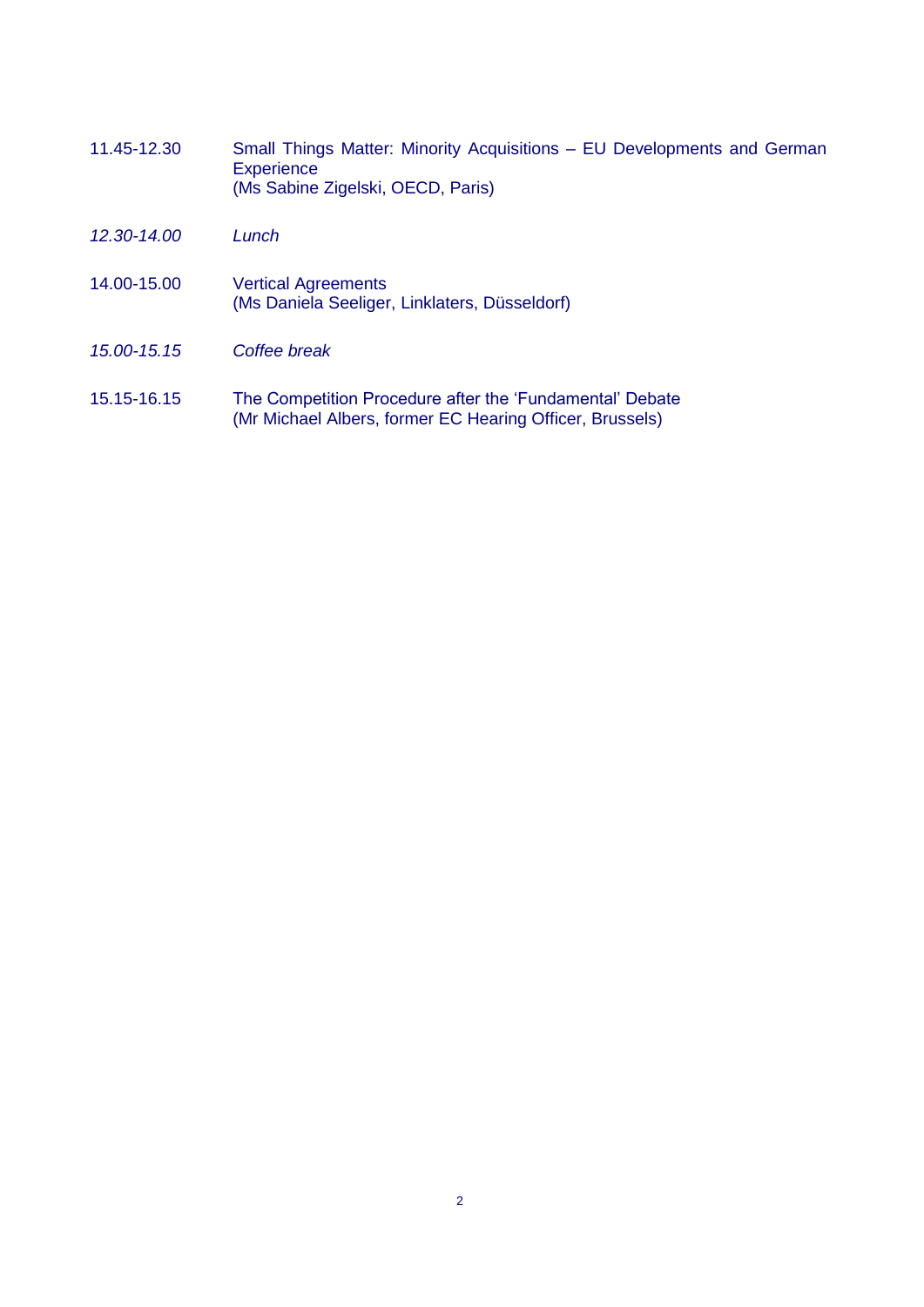| Friday, 17 April 2015 |                                                                                                                                                        |                                                                                                                                                                       |                                                                                                                                                                                                             |                                                                                                                                                                                                                                  |                                  |  |  |  |
|-----------------------|--------------------------------------------------------------------------------------------------------------------------------------------------------|-----------------------------------------------------------------------------------------------------------------------------------------------------------------------|-------------------------------------------------------------------------------------------------------------------------------------------------------------------------------------------------------------|----------------------------------------------------------------------------------------------------------------------------------------------------------------------------------------------------------------------------------|----------------------------------|--|--|--|
| <b>Time</b>           | Competition<br>Council                                                                                                                                 | <b>Merger Section</b>                                                                                                                                                 | <b>Antitrust Section</b>                                                                                                                                                                                    | Consumer<br><b>Protection Section</b>                                                                                                                                                                                            | <b>Chief Economist's</b><br>Team |  |  |  |
| $9.00 - 9.45$         | Due Process - Past and Future Challenges<br>(Mr Paul Csiszár, DG Comp, Brussels)                                                                       |                                                                                                                                                                       |                                                                                                                                                                                                             |                                                                                                                                                                                                                                  |                                  |  |  |  |
| $9.45 - 11.00$        | Drafting of<br>Decisions - The<br>Perspective of the<br><b>European Courts</b><br>(Mr Viktor Luszcz,<br><b>General Court of the</b><br>EU, Luxembourg) | Merger<br>Procedures - the<br>Cargotec/CVS<br><b>Ferrari Merger</b><br>(Mr Wilko Töllner,<br>Bundeskartellamt.<br>Germany, and Ms<br>Sabine Zigelski,<br>OECD, Paris) | <b>Vertical</b><br>Agreements and<br>Restraints – the<br><b>Business</b><br>Rationale and<br>Justifications.<br><b>Examples and</b><br><b>Exercises</b><br>(Ms Daniela Seeliger,<br>Linklaters, Düsseldorf) | Enforcement<br>Synergies and<br>Challenges-<br>Consumer<br><b>Protection and</b><br><b>Competition Law</b><br>Enforcement<br>(Ms Bernardine)<br>Trompenaars, ACM,<br>Den Haag, and Mr<br>Piotr Adamczewski,<br>UOKiK, Bydgoszcz) |                                  |  |  |  |
| $11.00 - 11.15$       | Coffee break                                                                                                                                           |                                                                                                                                                                       |                                                                                                                                                                                                             |                                                                                                                                                                                                                                  |                                  |  |  |  |
| $11.15 - 12.30$       | Morning sessions continued                                                                                                                             |                                                                                                                                                                       |                                                                                                                                                                                                             |                                                                                                                                                                                                                                  |                                  |  |  |  |
| $12.30 - 13.30$       | Lunch break                                                                                                                                            |                                                                                                                                                                       |                                                                                                                                                                                                             |                                                                                                                                                                                                                                  |                                  |  |  |  |